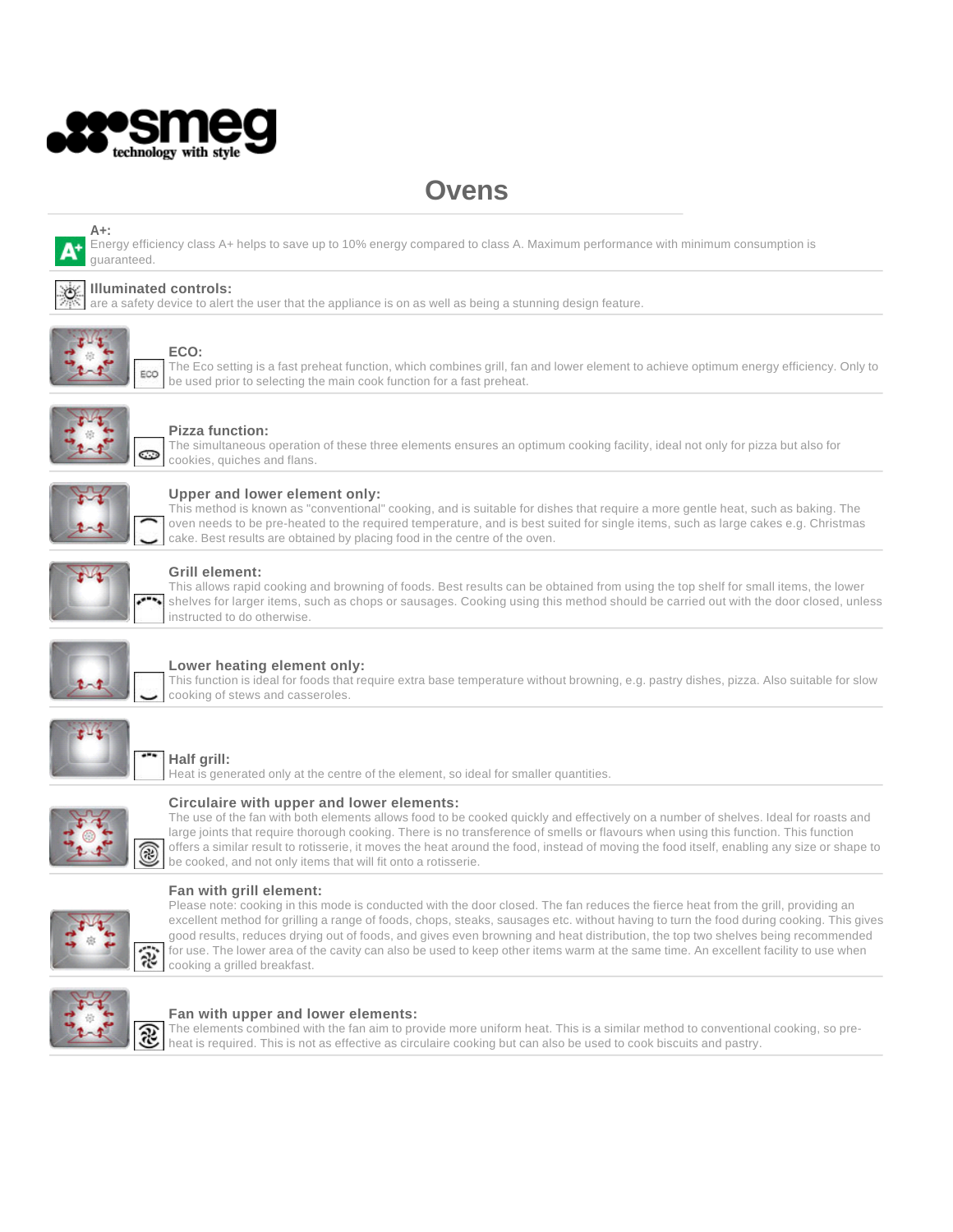# **Circulaire:**

તેરે

The combination of the fan and circular element around it, gives uniform heat distribution with no cold spots. This results in many benefits - no preheat if cook time is more than 20 minutes, no flavour transfer when cooking different foods at the same time, less energy is needed, and it cooks at 10% quicker than a normal oven. All foods can be cooked on this function, and it is especially suitable for cooked chilled foods.



#### **Circulaire with lower element :** ⊛

The addition of the lower element adds extra heat at the base for food which requires extra cooking..



#### **Fan with lower element:**

This combination completes cooking more quickly of foods that are ready on the surface, but require more cooking inside, without further browning. Suitable for any type of food.



#### **Microwave:**

Penetrating straight into the food, microwaves cook very quickly and with considerable energy savings. Suitable for cooking without fat, they are also able to thaw and heat food without altering its original appearance and aroma. The microwave function can also be combined with conventional functions with all the resulting advantages. Ideal for all types of food.



#### **Microwave + grill element:**

To achieve a combined cooking with grill that cooks the outside whilst assuring an internal cooking thanks to the microwave function.



### **Circulaire element with steam:**

Cooking with the simultaneous use of the circular heating element in combination with fan and steam supply.



#### **Microwaves + Round Heating Element + Fan:**

The use of microwaves with round heating element and the fan allows the food to be cooked faster and effectively. Ideal for roasting large chunks of meat. There is no transference of smells or flavours when using this function.

#### $(35)$ **Upper and lower element + steam + fan:**

Upper and lower element + steam + fan



#### **Upper and lower element + microwave + fan:**

Fan combined with traditional cooking, where heat is generated from above and below, provides uniform heat. Adding the microwave function allows the same results in less time.



# **Regenerating reheat:**

This function allows to reheat food that has already been cooked and conserved in the fridge.

# **Crisper:**

The simultaneous operation of the microwave, grill and crisper plate (once pre-heated) allows the food to go crispy and golden, ideal for cooking Pizza etc



# **Defrost at time**



Defrost at time





#### **Bread Proving:**

Air at 40°C provides the perfect environment for proving yeast type dough mixes. Simply select the function and place dough in the cavity for allotted time.

#### **Descaling function:**

is essential to remove excess deposits of limestone in the tank and allow the proper operation of the steam oven. The need to perform this 冋 operation is signaled by the oven itself.



۞

#### **Manual Steam function:**

Manual function. Adjustable cooking temperature and duration depending on user's wish.